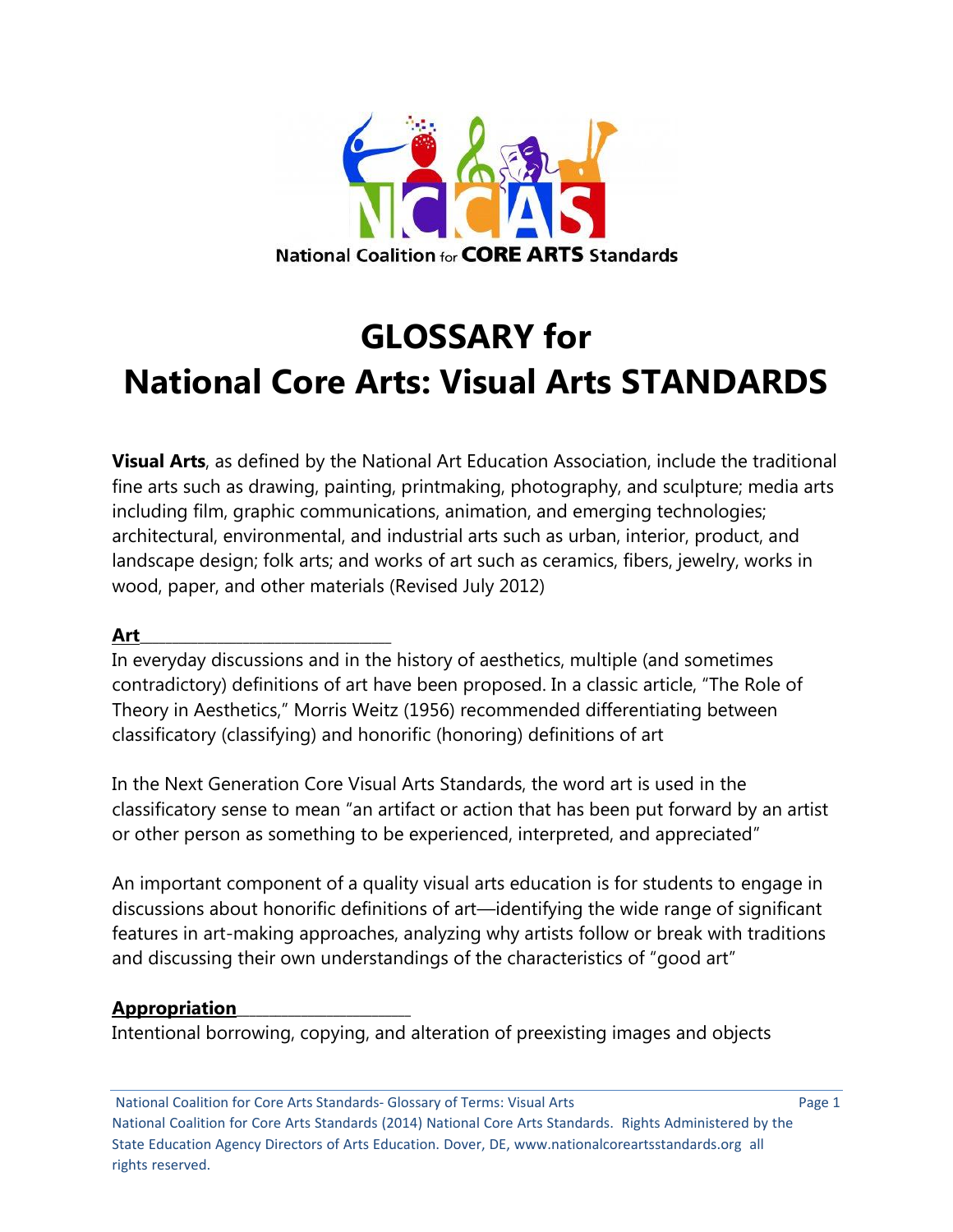## **Artist statement**\_\_\_\_\_\_\_\_\_\_\_\_\_\_\_\_\_\_\_\_\_\_\_\_

Information about context, explanations of process, descriptions of learning, related stories, reflections, or other details in a written or spoken format shared by the artist to extend and deepen understanding of his or her artwork; an artist statement can be didactic, descriptive, or reflective in nature

# **Artistic investigations**\_\_\_\_\_\_\_\_\_\_\_\_\_\_\_\_\_\_

In making art, forms of inquiry and exploration; through artistic investigation artists go beyond illustrating pre-existing ideas or following directions, and students generate fresh insights—new ways of seeing and knowing

## **Art-making approaches**\_\_\_\_\_\_\_\_\_\_\_\_\_\_\_\_

Diverse strategies and procedures by which artists initiate and pursue making a work

# **Artwork**\_\_\_\_\_\_\_\_\_\_\_\_\_\_\_\_\_\_\_\_\_\_\_\_\_\_\_\_\_\_\_\_\_

Artifact or action that has been put forward by an artist or other person as something to be experienced, interpreted, and appreciated

# **Brainstorm**\_\_\_\_\_\_\_\_\_\_\_\_\_\_\_\_\_\_\_\_\_\_\_\_\_\_\_\_\_\_

Technique for the initial production of ideas or ways of solving a problem by an individual or group in which ideas are spontaneously contributed without critical comment or judgment

# **Characteristic(s)**\_\_\_\_\_\_\_\_\_\_\_\_\_\_\_\_\_\_\_\_\_\_\_\_

Attribute, feature, property, or essential quality

# **Characteristics of form (and structure)**

Terms drawn from traditional, modern, and contemporary sources that identify the range of attributes that can be used to describe works of art and design to aid students in experiencing and perceiving the qualities of artworks, enabling them to create their own work and to appreciate and interpret the work of others

# **Collaboration**\_\_\_\_\_\_\_\_\_\_\_\_\_\_\_\_\_\_\_\_\_\_\_\_\_\_\_

Joint effort of working together to formulate and solve creative problems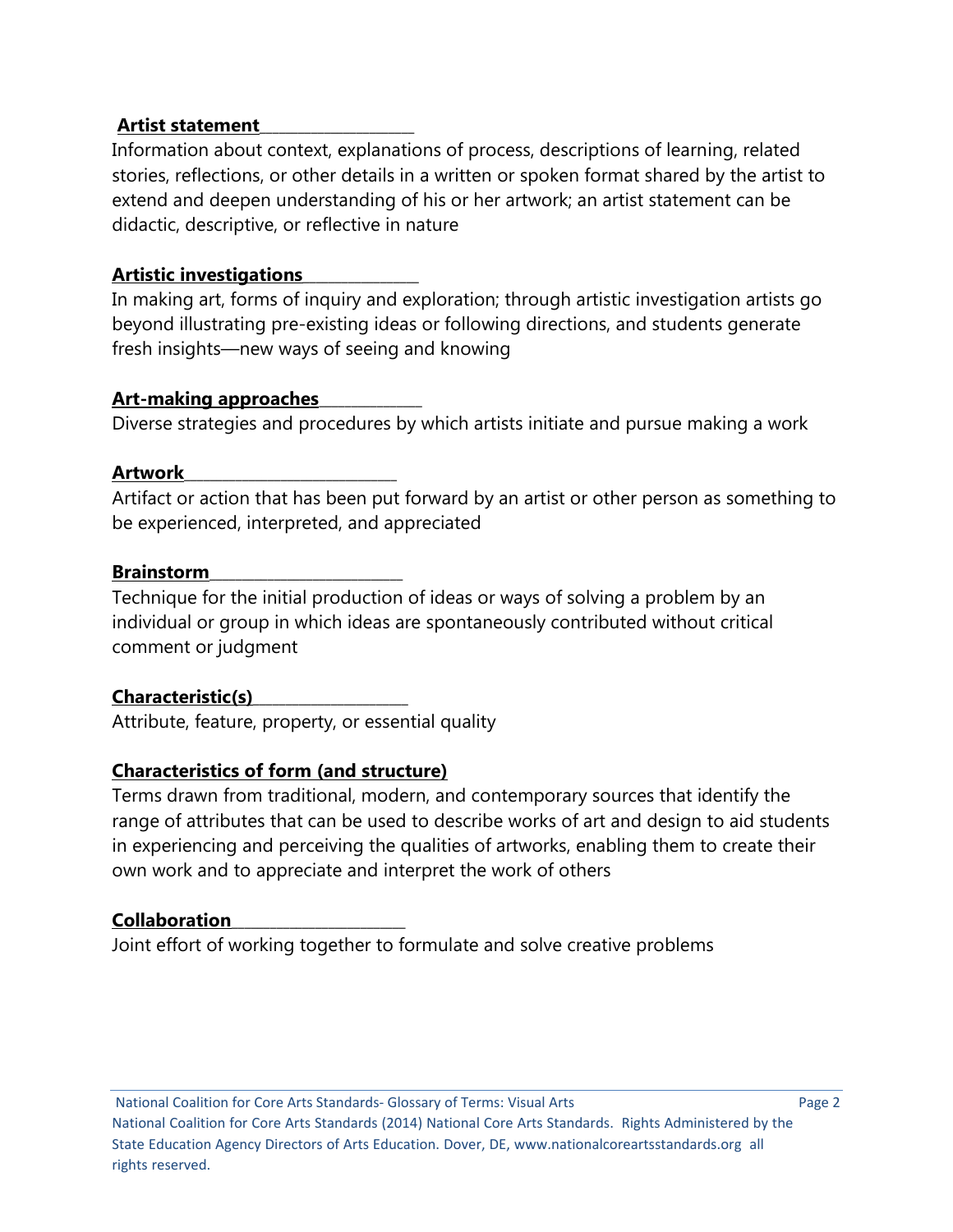## **Collaboratively**\_\_\_\_\_\_\_\_\_\_\_\_\_\_\_\_\_\_\_\_\_\_\_\_\_\_

Joining with others in attentive participation in an activity of imagining, exploring, and/or making

## **Concepts**\_\_\_\_\_\_\_\_\_\_\_\_\_\_\_\_\_\_\_\_\_\_\_\_\_\_\_\_\_\_\_\_

Ideas, thoughts, schemata; art arising out of conceptual experimentation that emphasizes making meaning through ideas rather than through materiality or form

# **Constructed environment**\_\_\_\_\_\_\_\_\_\_\_\_\_\_

Human-made or modified spaces and places; art and design-related disciplines such as architecture, urban planning, interior design, game design, virtual environment, and landscape design shape the places in which people live, work, and play

# **Contemporary artistic practice**\_\_\_\_\_\_\_\_

Processes, techniques, media, procedures, behaviors, actions, and conceptual approaches by which an artist or designer makes work using methods that, though they may be based on traditional practices, reflect changing contextual, conceptual, aesthetic, material and technical possibilities; examples include artwork made with appropriated images or materials, social practice artworks that involve the audience, performance art, new media works, installations, and artistic interventions in public spaces

## **Context**\_\_\_\_\_\_\_\_\_\_\_\_\_\_\_\_\_\_\_\_\_\_\_\_\_\_\_\_\_\_\_\_\_\_

Interrelated conditions surrounding the creation and experiencing of an artwork, including the artist, viewer/audiences, time, culture, presentation, and location of the artwork's creation and reception

## **Copyright**\_\_\_\_\_\_\_\_\_\_\_\_\_\_\_\_\_\_\_\_\_\_\_\_\_\_\_\_\_\_\_

Form of protection grounded in the U.S. Constitution and granted by law for original works of authorship fixed in a tangible medium of expression, covering both published and unpublished works

## **Creative commons**\_\_\_\_\_\_\_\_\_\_\_\_\_\_\_\_\_\_\_\_\_\_

Copyright license templates that provide a simple, standardized way to give the public permission to share and use creative work on conditions of the maker's choice [\(http://creativecommons.org/\)](http://creativecommons.org/)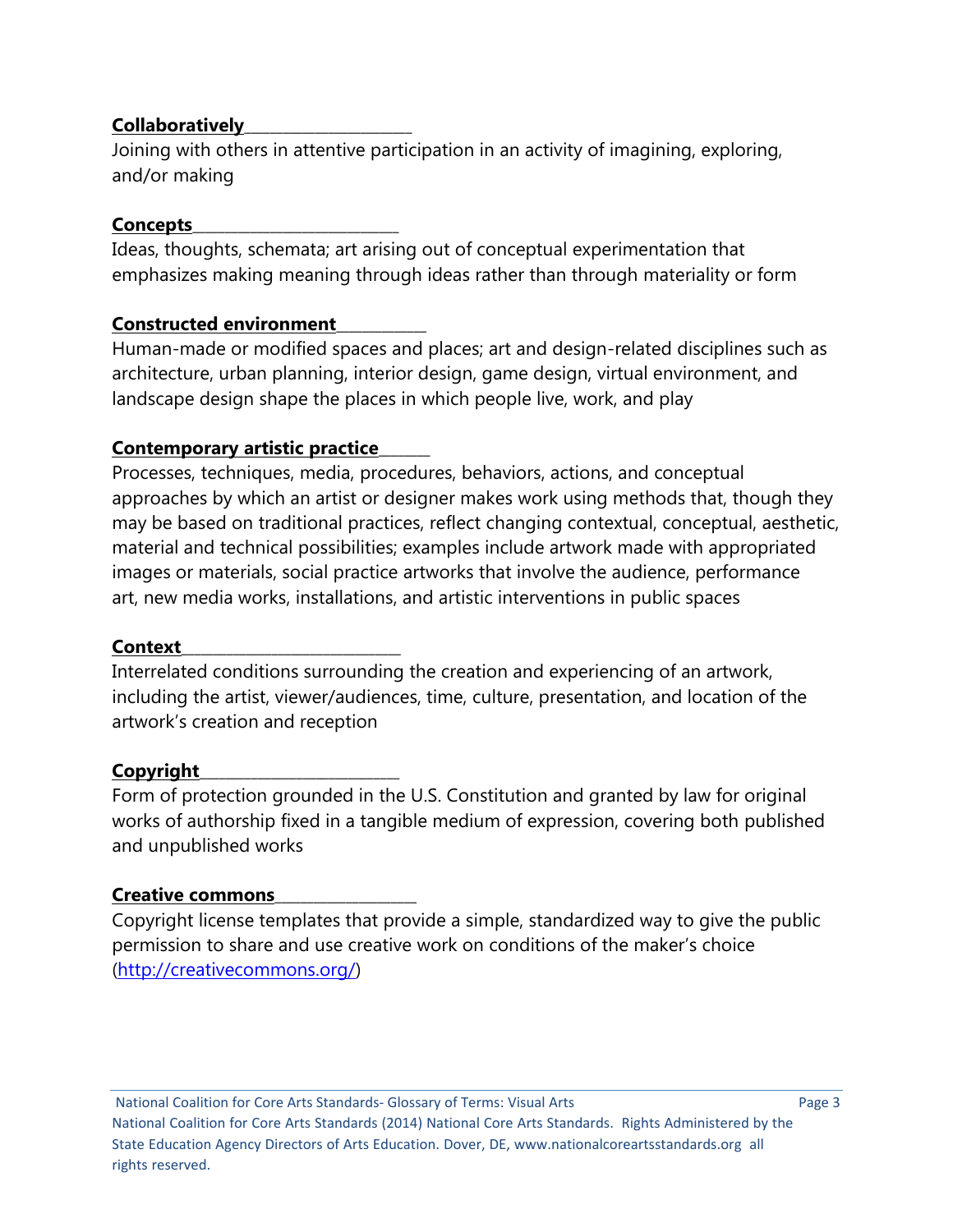## **Creativity**\_\_\_\_\_\_\_\_\_\_\_\_\_\_\_\_\_\_\_\_\_\_\_\_\_\_\_\_\_\_\_\_

Ability to conceive and develop rich, original ideas, discover unexpected connections, and invent or make new things

# **Criteria**\_\_\_\_\_\_\_\_\_\_\_\_\_\_\_\_\_\_\_\_\_\_\_\_\_\_\_\_\_\_\_\_\_\_

In art and design, principles that direct attention to significant aspects of a work and provide guidelines for evaluating its success

# **Contemporary criteria**\_\_\_\_\_\_\_\_\_\_\_\_\_\_\_\_\_\_

Principles by which a work of art or design is understood and evaluated in contemporary contexts which, for example, include judging not necessarily on originality, but rather on how the work is re-contextualized to create new meanings

# **Established criteria**\_\_\_\_\_\_\_\_\_\_\_\_\_\_\_\_\_\_\_\_\_

Identified principles that direct attention to significant aspects of various types of artwork in order to provide guidelines for evaluating the work; these may be commonly accepted principles that have been developed by artists, curators, historians, critics, educators and others or principles developed by an individual or group to pertain to a specific work of art or design

# **Personal criteria**\_\_\_\_\_\_\_\_\_\_\_\_\_\_\_\_\_\_\_\_\_\_\_\_

Principles for evaluating art and design based on individual preferences

# **Relevant criteria**\_\_\_\_\_\_\_\_\_\_\_\_\_\_\_\_\_\_\_\_\_\_\_\_

Principles that apply to making, revising, understanding, and evaluating a particular work of art or design that are generated by identifying the significant characteristics of a work

# **Critique**\_\_\_\_\_\_\_\_\_\_\_\_\_\_\_\_\_\_\_\_\_\_\_\_\_\_\_\_\_\_\_\_\_\_

Individual or collective reflective process by which artists or designers experience, analyze, and evaluate a work of art or design

# **Cultural contexts**\_\_\_\_\_\_\_\_\_\_\_\_\_\_\_\_\_\_\_\_\_\_\_

Ideas, beliefs, values, norms, customs, traits, practices, and characteristics shared by individuals within a group that form the circumstances surrounding the creation, presentation, preservation, and response to art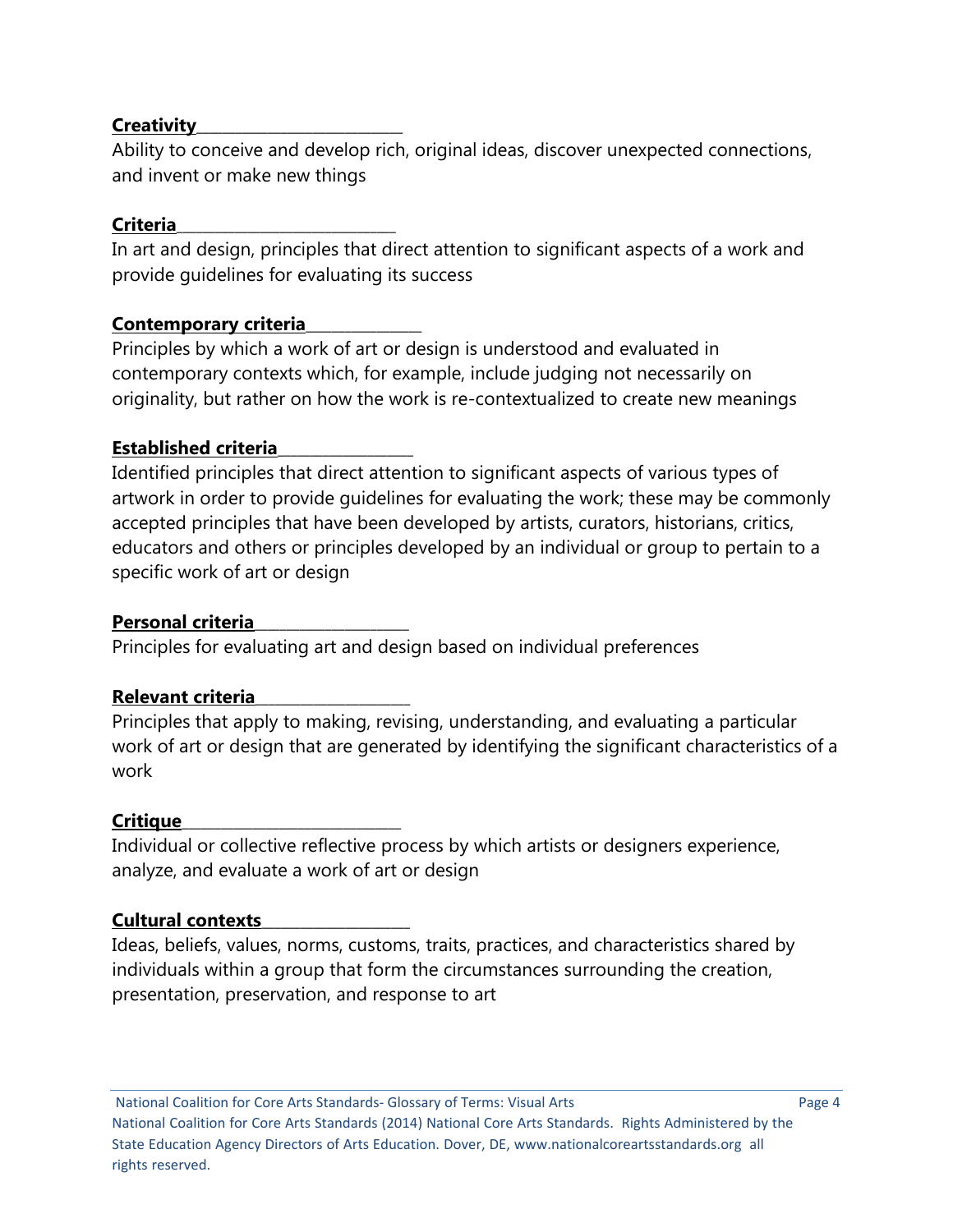## **Cultural traditions**\_\_\_\_\_\_\_\_\_\_\_\_\_\_\_\_\_\_\_\_\_\_

Pattern of practices and beliefs within a societal group

## **Curate**\_\_\_\_\_\_\_\_\_\_\_\_\_\_\_\_\_\_\_\_\_\_\_\_\_\_\_\_\_\_\_\_\_\_\_

Collect, sort, and organize objects, artworks, and artifacts; preserve and maintain historical records and catalogue exhibits

# **Curator**\_\_\_\_\_\_\_\_\_\_\_\_\_\_\_\_\_\_\_\_\_\_\_\_\_\_\_\_\_\_\_\_\_\_

Person responsible for acquiring, caring for, and exhibiting objects, artworks, and artifacts

# **Design**\_\_\_\_\_\_\_\_\_\_\_\_\_\_\_\_\_\_\_\_\_\_\_\_\_\_\_\_\_\_\_\_\_\_\_

Application of creativity to planning the optimal solution to a given problem and communication of that plan to others

# Digital format

Anything in electronic form including photos, images, video, audio files, or artwork created or presented through electronic means; a gallery of artwork viewed electronically through any device

# **Engagement**\_\_\_\_\_\_\_\_\_\_\_\_\_\_\_\_\_\_\_\_\_\_\_\_\_\_\_\_

Attentive participation in an activity of imagining, exploring, and making

# **Exhibition narrative**\_\_\_\_\_\_\_\_\_\_\_\_\_\_\_\_\_\_\_\_

Written description of an exhibition intended to educate viewers about its purpose

# **Expressive properties**\_\_\_\_\_\_\_\_\_\_\_\_\_\_\_\_\_\_\_

Moods, feelings, or ideas evoked or suggested through the attributes, features, or qualities of an image or work of art

## **Fair use**\_\_\_\_\_\_\_\_\_\_\_\_\_\_\_\_\_\_\_\_\_\_\_\_\_\_\_\_\_\_\_\_\_\_

Limitation in copyright law which sets out factors to be considered in determining whether or not a particular use of one's work is "fair," such as the purpose and character of the use, the amount of the work used, and whether the use will affect the market for the work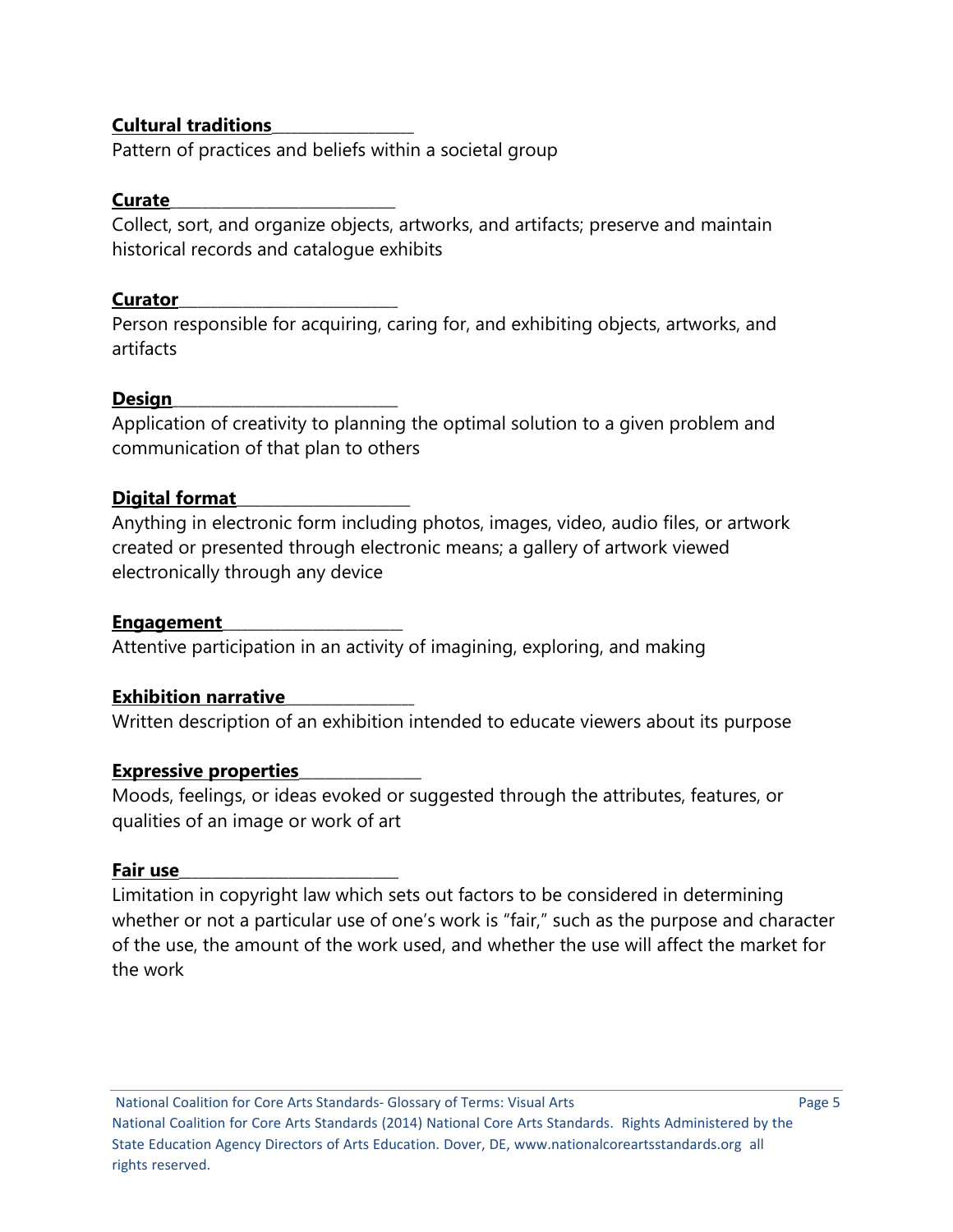# **Formal and conceptual vocabularies**\_\_

Terms, methods, concepts, or strategies used to experience, describe, analyze, plan, and make works of art and design drawn from traditional, modern, contemporary, and continually emerging sources in diverse cultures

## **Genre**\_\_\_\_\_\_\_\_\_\_\_\_\_\_\_\_\_\_\_\_\_\_\_\_\_\_\_\_\_\_\_\_\_\_\_\_

Category of art or design identified by similarities in form, subject matter, content, or technique

## **Image**\_\_\_\_\_\_\_\_\_\_\_\_\_\_\_\_\_\_\_\_\_\_\_\_\_\_\_\_\_\_\_\_\_\_\_\_

Visual representation of a person, animal, thing, idea, or concept

## **Imaginative play**\_\_\_\_\_\_\_\_\_\_\_\_\_\_\_\_\_\_\_\_\_\_\_\_

Experimentation by children in defining identities and points of view by developing skills in conceiving, planning, making art, and communicating

#### **Innovative thinking**\_\_\_\_\_\_\_\_\_\_\_\_\_\_\_\_\_\_\_\_

Imagining or and conceiving something new and unexpected, including fresh ideas and ways of looking at things and new approaches to old problems as well as formulating new problems

## **Material culture**\_\_\_\_\_\_\_\_\_\_\_\_\_\_\_\_\_\_\_\_\_\_\_\_\_

Human-constructed or human-mediated objects, forms, or expressions, that extend to other senses and study beyond the traditional art historical focus on the exemplary to the study of common objects, ordinary spaces, and every day rituals

#### **Materials**\_\_\_\_\_\_\_\_\_\_\_\_\_\_\_\_\_\_\_\_\_\_\_\_\_\_\_\_\_\_\_\_

Substances out of which art is made or composed, ranging from the traditional to "nonart" material and virtual, cybernetic, and simulated materials

## **Medium/Media**\_\_\_\_\_\_\_\_\_\_\_\_\_\_\_\_\_\_\_\_\_\_\_\_\_

Mode(s) of artistic expression or communication; material or other resources used for creating art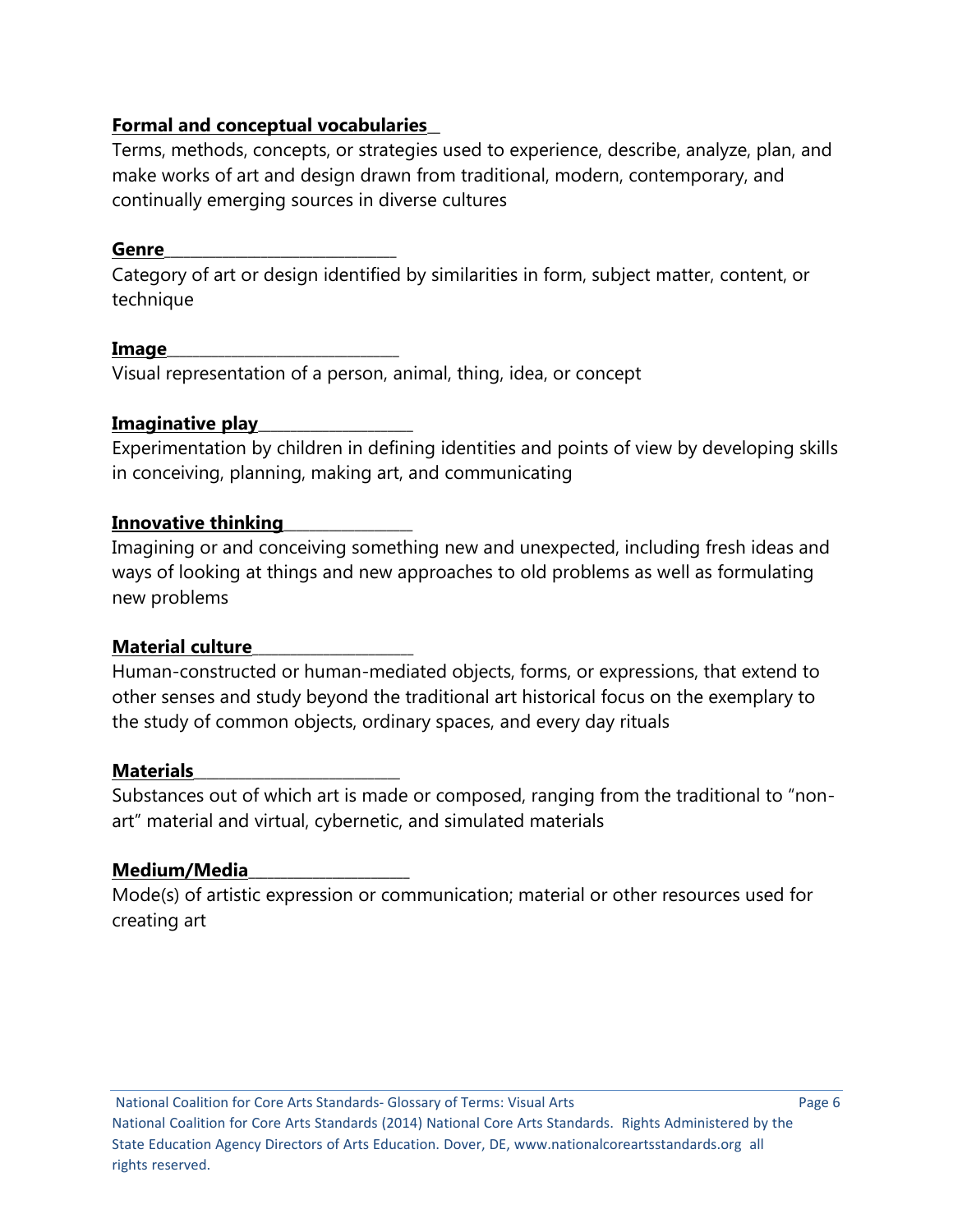#### **Open source**

Computer software for which the copyright holder freely provides the right to use, study, change, and distribute the software to anyone for any purpose (http://opensource.org/)

#### **Play**\_\_\_\_\_\_\_\_\_\_\_\_\_\_\_\_\_\_\_\_\_\_\_\_\_\_\_\_\_\_\_\_\_\_\_\_\_\_

Spontaneous engaged activity through which children learn to experience, experiment, discover, and create

#### **Portfolio**\_\_\_\_\_\_\_\_\_\_\_\_\_\_\_\_\_\_\_\_\_\_\_\_\_\_\_\_\_\_\_\_\_

Actual or virtual collection of artworks and documentation demonstrating art and design knowledge and skills organized to reflect an individual's creative growth and artistic literacy

#### **Preservation**\_\_\_\_\_\_\_\_\_\_\_\_\_\_\_\_\_\_\_\_\_\_\_\_\_\_\_\_\_

Activity of protecting, saving, and caring for objects, artifacts, and artworks through a variety of means

#### **Preserve**\_\_\_\_\_\_\_\_\_\_\_\_\_\_\_\_\_\_\_\_\_\_\_\_\_\_\_\_\_\_\_\_\_

Protect, save, and care for (curate) objects, artifacts, and artworks

#### **Style**\_\_\_\_\_\_\_\_\_\_\_\_\_\_\_\_\_\_\_\_\_\_\_\_\_\_\_\_\_\_\_\_\_\_\_\_\_

Recognizable characteristics of art or design that are found consistently in historical periods, cultural traditions, schools of art, or works of an individual artist

#### **Technologies**\_\_\_\_\_\_\_\_\_\_\_\_\_\_\_\_\_\_\_\_\_\_\_\_\_\_\_\_

Tools, techniques, crafts, systems, and methods to shape, adapt, and preserve artworks, artifacts, objects, and natural and human-made environments

#### **Text**\_\_\_\_\_\_\_\_\_\_\_\_\_\_\_\_\_\_\_\_\_\_\_\_\_\_\_\_\_\_\_\_\_\_\_\_\_\_

That form which information can be gathered, expanding beyond the traditional notion of written language to encompass visual representations such as paintings, sculpture, diagrams, graphics, films, and maps

#### **Venue**\_\_\_\_\_\_\_\_\_\_\_\_\_\_\_\_\_\_\_\_\_\_\_\_\_\_\_\_\_\_\_\_\_\_\_\_

Place or setting for an art exhibition, either a physical space or a virtual environment

National Coalition for Core Arts Standards- Glossary of Terms: Visual Arts Page 7 National Coalition for Core Arts Standards (2014) National Core Arts Standards. Rights Administered by the State Education Agency Directors of Arts Education. Dover, DE, www.nationalcoreartsstandards.org all rights reserved.